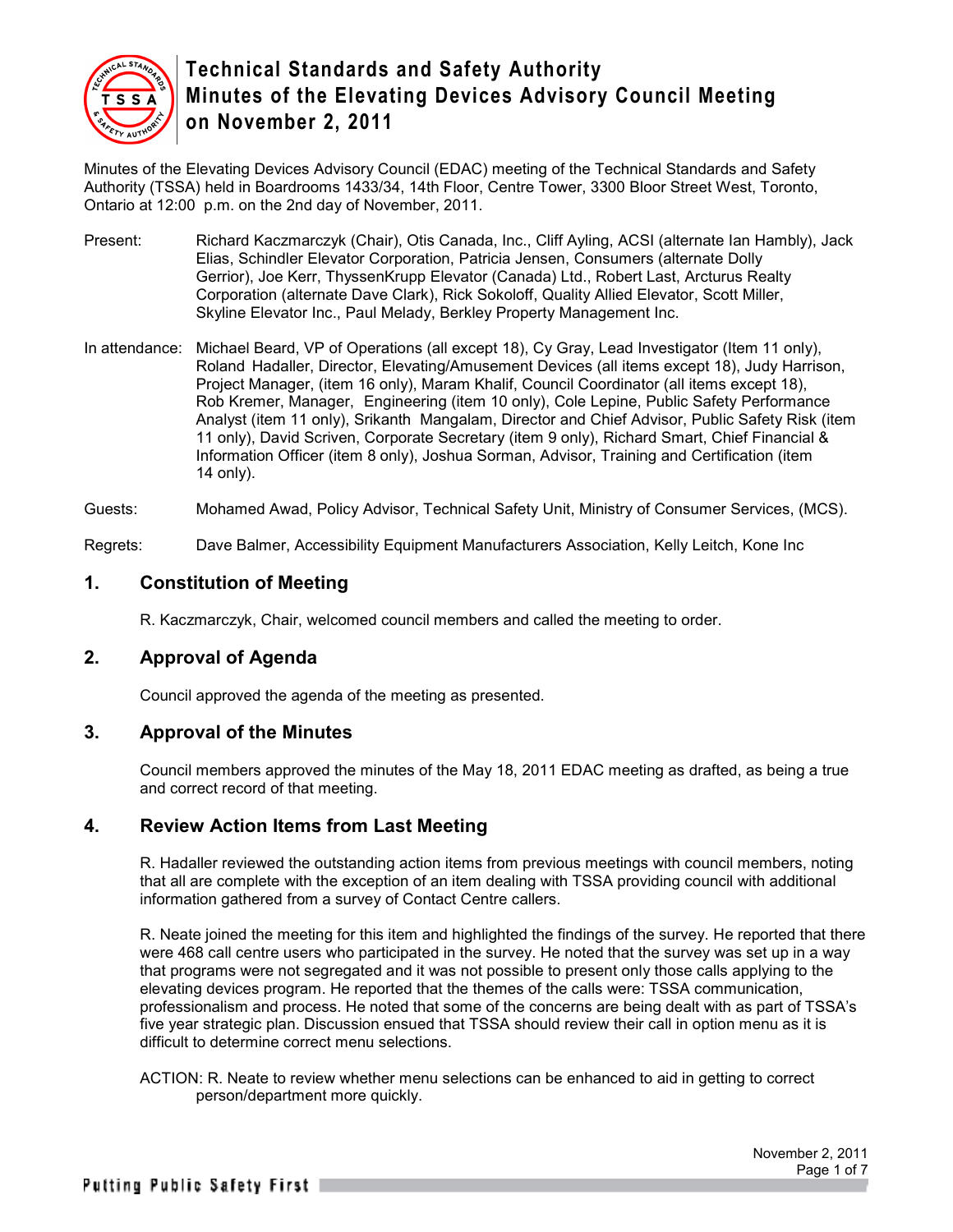

## **5. Council Chair's Report**

R. Kaczmarczyk provided an update from the Committee of Council Chairs meeting on September 21, 2011. He highlighted the fee review framework and process which will be updated further today. He noted that there were recommendations provided at the last fee review regarding framework and process and that TSSA may benefit from those recommendations that may still apply in today's environment. He also highlighted the advisory council survey results which will be further discussed in today's meeting.

The Chair further noted the importance of communication and dissemination of Director's Orders and new Code adoptions to owners as well as contractors.

The Chair reported on the meeting with K. Milsom and R. Hadaller regarding the issues identified in the "in camera" at the last meeting EDAC meeting, which focused on having TSSA review its elevator shutdown procedures. He advised council that the elevator shut down procedures will remain. It was reiterated that shut downs are the result of non-compliance issues and not an immediate safety issue. TSSA will be focusing on the worst non-compliance contractors. More information will follow on this issue in 2012.

The Chair reported that TSSA was encouraged to look into benchmarking its statistical data on noncompliance with similar regulatory bodies in other jurisdictions. The Chair noted the importance of having this non-compliance data and sharing it with individual contractors.

## **6. TSSA President and CEO's Report**

As part of the advanced materials for this meeting, members received a report from the President and CEO regarding TSSA's key activities over the last quarter, which was treated as read.

With the aid of a PowerPoint presentation, M. Beard, on behalf of K. Milsom, provided details of safety performance for the various TSSA safety programs in relation to elevating devices.

A discussion ensued around the 16,000 periodic inspections conducted in the Elevating Devices program last year and that the follow-up inspections exceeded the number of periodic inspections completed.

### **7. Business Plan Presentation**

As part of the advanced materials for this meeting, members received TSSA's business plan for fiscal year 2011/2012, which was treated as read.

With the aid of a PowerPoint presentation, M. Beard provided an overview of TSSA's objectives and initiatives for 2011/2012.

A high level discussion ensued on disability-adjusted life year (DALY) safety metrics and how they are used, who is utilizing them in other jurisdictions and their relevance to the elevating devices program. M. Beard informed council that TSSA is a pioneer in utilizing the DALY metric in a regulatory environment, and other jurisdictions have shown interest. He also noted the DALY metric was conceived by the World Health Organization (WHO), and has been adapted to TSSA's needs. The council emphasized the need to have a recognized benchmark for DALY and other safety performance metrics with similar Canadian regulators relating to the elevating devices industry.

During a discussion around the enhancement of the risk based scheduler (RBS2), it was clarified that although revised safety parameters would determine the frequency at which inspections will occur, the actual work performed during an inspection will not change. It was noted that it would be beneficial for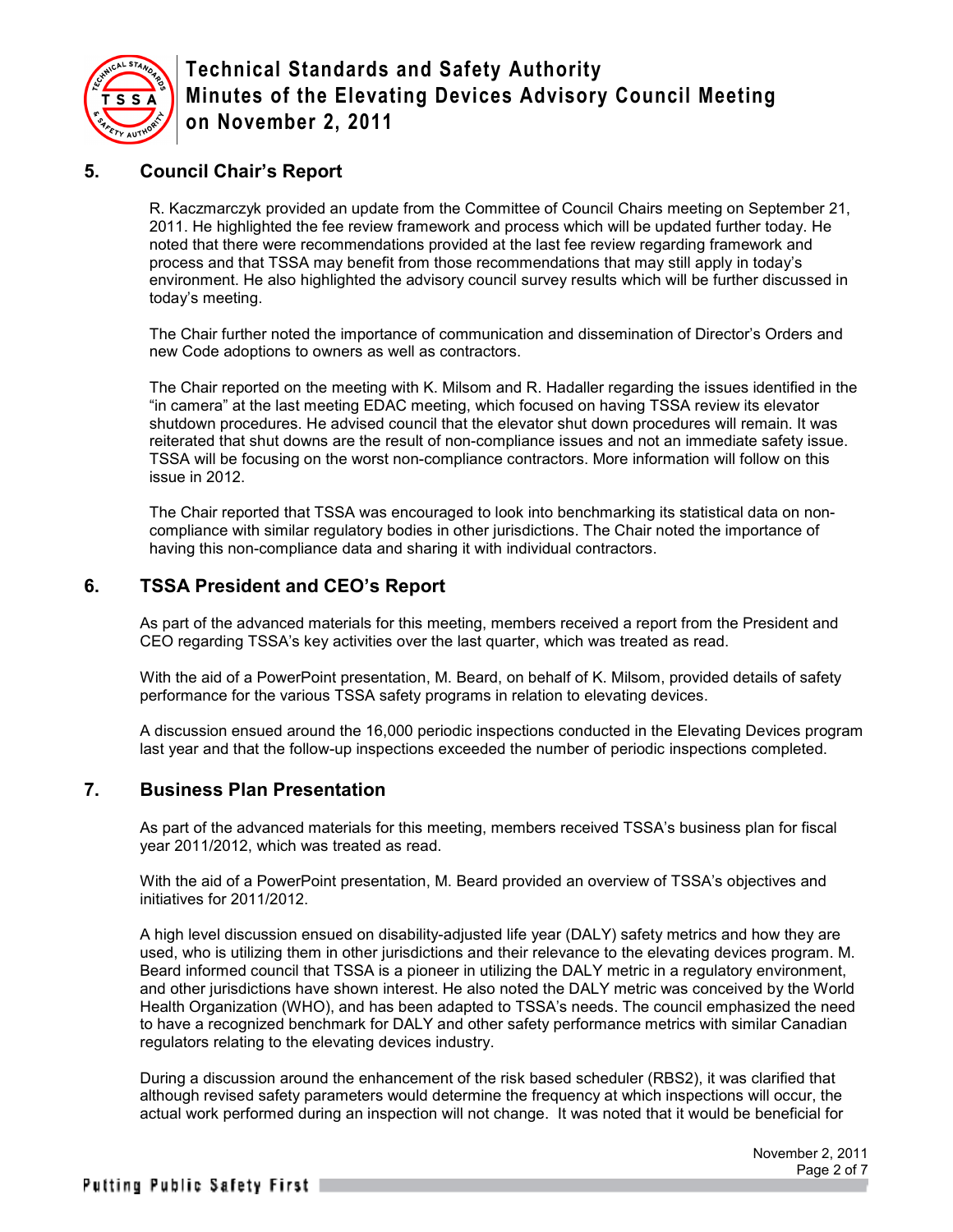

TSSA, at the next EDAC meeting, to further update members on how RBS2 schedules will impact owners/contractors.

Discussion ensued around relationships between contractors and building owners and how this impacts non-compliance orders and the privacy issue around sharing information collected by TSSA.

M. Beard concluded his discussion on the business plan with TSSA's financial standing and budget goals. A discussion followed around TSSA's strategic investments in the safety system over the past year and it was noted that this will not negatively impact the upcoming fee review. It was noted that approximately \$3 million was budgeted for strategic investments for fiscal year 2010/2011.

### **8. Fee Review Framework and Process**

As part of the advanced materials for this meeting, members received a briefing note on the fee review framework and process, which was treated as read.

R. Smart informed council that this fee review will include the same level of council engagement as in the past; however, the focus will be simplification where possible, incentives and deterrence.

He noted that the process will be governed by TSSA's Memorandum of Understanding (MOU) with the MCS – Schedule "I" Fee Setting Process and Criteria. In this process, TSSA will seek to provide further incentives for compliance and deterrence for non-compliance. He further noted that this is a consultative process with all Councils and that the changes will be effective May 2013.

A discussion ensued around the details of how TSSA may identify contractors who demonstrate positive compliance and how they could benefit from the fee incentives. R. Smart advised that this process is under way with council input and will be shared with council when finalized.

A further discussion ensued on whether building owners will have access to information on how contractors are performing, third party privacy issues, and how TSSA may deal with this issue in order to encourage transparency and compliance.

Using past recommendations and how the last fee review did not loop back to the stakeholders after a decision is made, it was noted that the flow chart does loop back to stakeholders before the fees are finalized. A brief discussion ensued regarding whether the MCS oversight fee will have an impact on the fee changes.

R. Smart concluded that there will be a subcommittee from each of the councils to provide input on recommendations. He reviewed the timeline for the communication strategy and the final implementation of the recommendations.

### **9. Advisory Council Survey Report**

As part of the advanced materials for this meeting, members received the results of a survey of the EDAC members, which was treated as read.

D. Scriven provided background on how the survey was conducted, some of the steps taken by TSSA in response to their findings and TSSA's response to the top five council priority issues from the pervious survey.

Discussion ensued on the results of the survey and council noted concern regarding the gaps outlined in the presentation between council's expectations and assessed performance. A high level discussion ensued on what may have contributed to the findings and how to improve the relationship. Council acknowledged the willingness to consider change. It was agreed that council should review the members'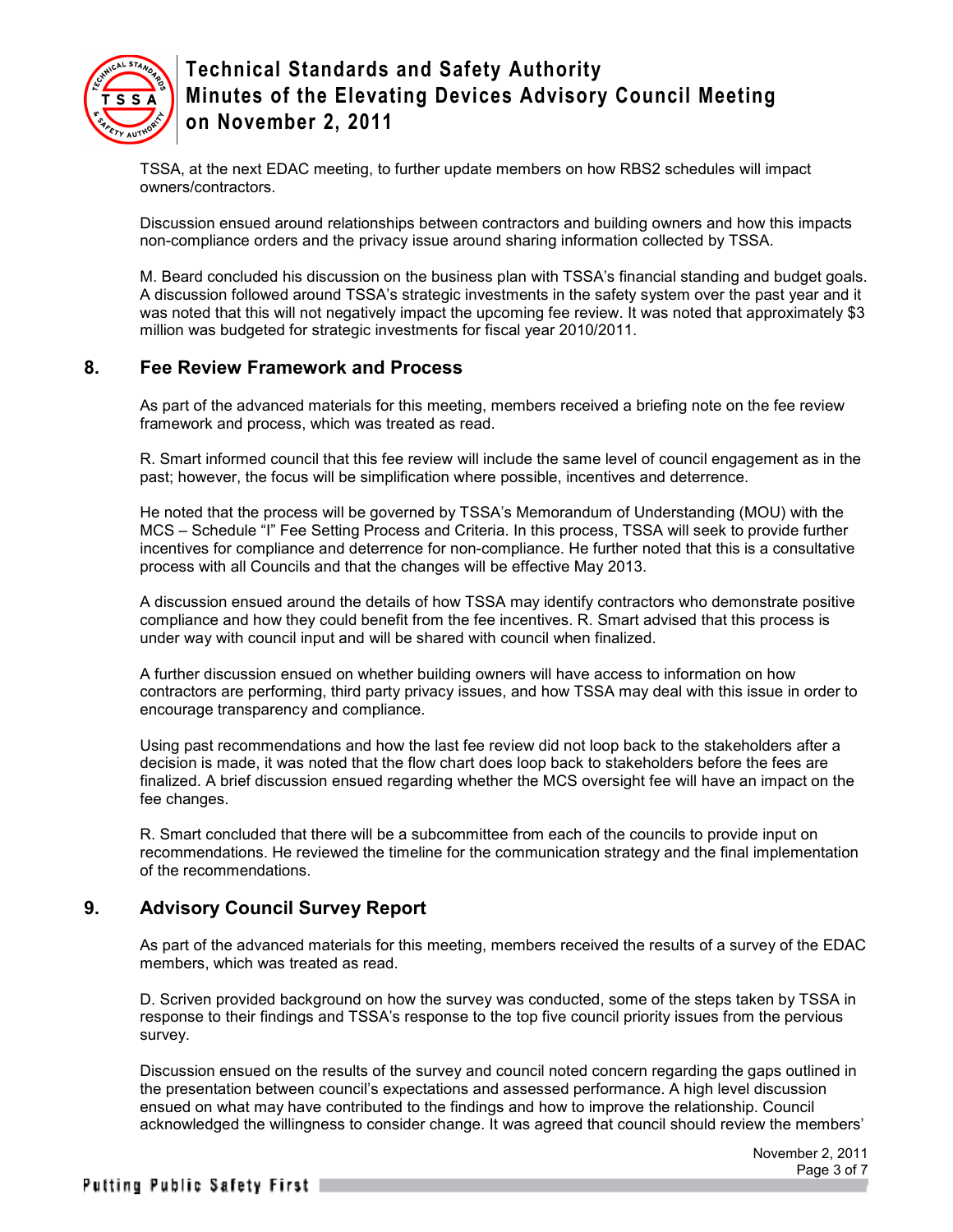

survey comments and identify the key areas of concern. Council was encouraged to consolidate and reach consensus on their priorities in improving the relationship.

ACTION: Council will consider the top issues and suggested course of action in their in camera session and advise TSSA accordingly.

## **10. Director's Orders and Bulletins**

As part of the advance materials for this meeting, members received a list of Director's Orders and bulletins, which was treated as read.

R. Kremer provided an update on Code Adoption Document (CAD) amendments, Director's Orders (DO), Director's Safety Orders (DSO), Director's Guidelines (DG), Enforcement Procedure Bulletins (EP), and Information/Interpretation /Advisory Bulletins (IB) as follows:

- DSO Hydraulic Cylinder Collar Welding on B355 Lifts 249/11 has been issued and posted on October 14, 2011.
- DO 247/11 new requirements for maintenance and testing of escalator brakes has been posted as well on July 7, 2011.
- CAD 250/11 adoption of A17.1-2010/B44-10 was posted November 1, 2011 and will be effective May 1, 2012 for all new installations. New maintenance requirements will become effective May 1, 2013.
- DO 171/02-r3 Cab Interior Modernization's and/or Change in Cab Weight is canceled as it has been incorporated into CAD 250/11 and will become effective May 1, 2012.

R. Kremer further provided the status of other pending orders and bulletins that are underway.

A high level discussion ensued on weight requirements for certain annual/5 year tests and Maintenance Control Programs (MCP). A further discussion ensued on tools for testing that TSSA may become aware of and whether or not it would share with its stakeholders. It was noted TSSA does not endorse any of the tools or manufactures; however, it could share the names of those well known testing tools.

Further discussions arose regarding what information is sent automatically to the TSSA subscribers and ways to maximize profiles and alert systems. It was noted draft CAD's were sent by email as well as communicated in face-to-face discussions. The final CAD was posted and an email notification was sent to all subscribers.

An Alterations Guideline will be circulated by R. Kremer shortly which will have an implementation date of May 2012.

The council further discussed ways to remind the industry of the upcoming deadlines in order to avoid orders and elevator shut downs.

ACTION: R. Kremer to share the list of known testing tools with the council.

## **11. Elevating Devices Safety Compliance Information**

As part of the advanced materials for this meeting, members received a briefing note on ED compliance, which was treated as read.

With the aid of a PowerPoint presentation which forms part of the record of the meeting, S. Mangalam updated council on the risk informed decision making (RIDM) framework, the annual public safety performance report on elevating devices results and structure which is posted on TSSA website, as well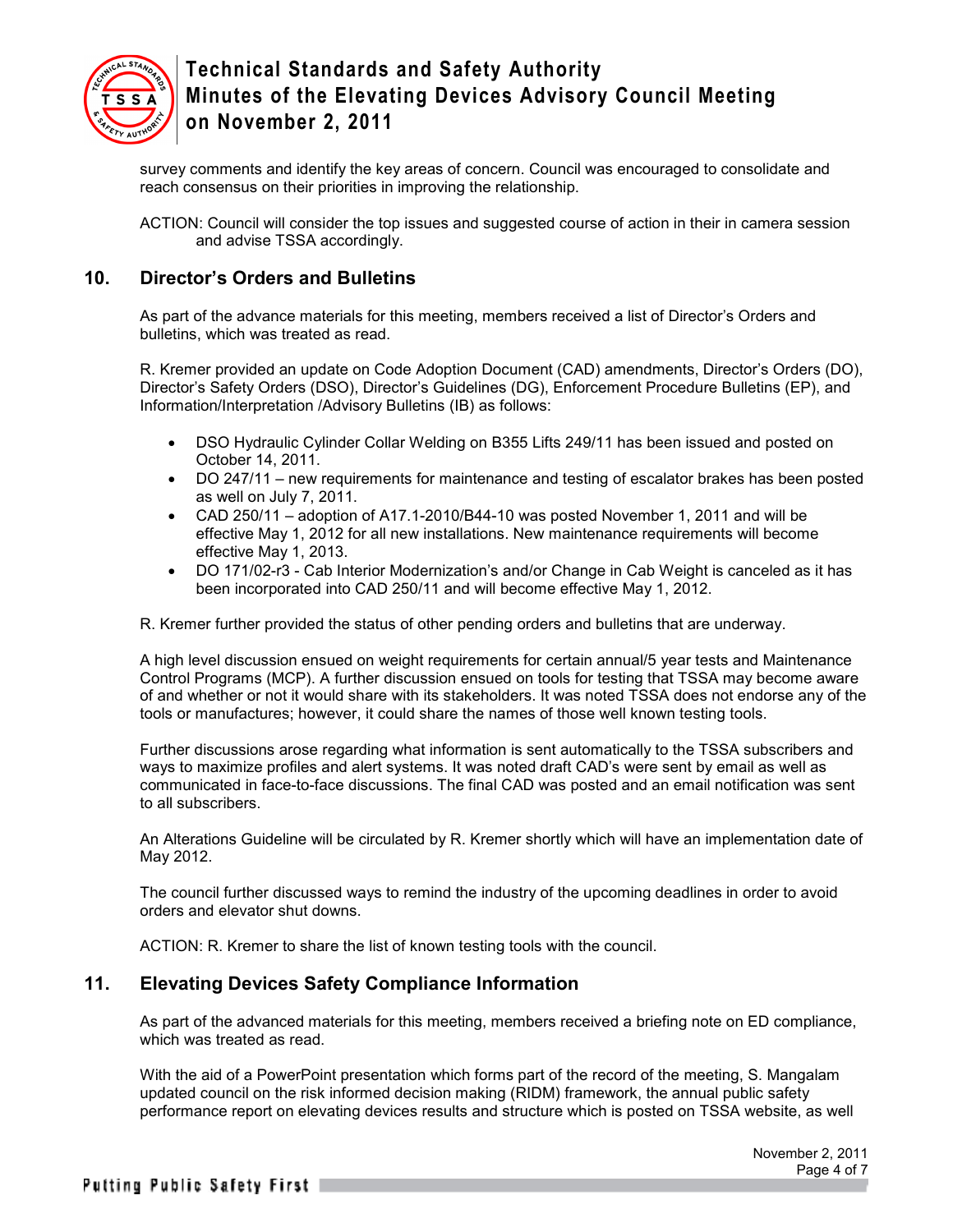

as updates on other RIDM Initiatives. He also introduced C. Lepine, another member of TSSA's Public Safety Risk Management team.

Discussion ensued regarding regional trends and whether specific analysis could be segregated, if needed. Incidents relating to elevators and escalators were also highlighted.

With the aid of a PowerPoint presentation, R. Hadaller provided an overview of compliance issues relevant to elevating devices from the fourth quarter safety performance report. It was noted that compliance levels were increasing. He also noted that percentage of shutdowns was increasing.

With the aid of a PowerPoint presentation, C. Gray provided an overview of operational issues relevant to elevating devices program as provided by the inspectors and investigators.

C. Gray further reiterated that incidents should be reported by calling 1-877-682-8772. The incident report can then be emailed to TSSA within the timeline required by the reporting guidelines. Incident reporting should not be done to an inspector but rather through the above noted number which is staffed seven days a week and 24 hours a day. A copy of the presentation will be sent to all EDAC members

Discussion ensued on ways to encourage owners and contractors to utilize voluntary reporting of compliance under a new TSSA initiative in all program areas, called Declaration of Compliance (DOC). TSSA will be piloting this process and clerical staff has been hired specifically for this initiative. Inspection teams will be distributing pamphlets describing how to take advantage of the DOC. The council agreed with the benefits of DOC and advised that it is most effective when both owners and contractors sign off on DOC.

#### **12. MCS Update**

M. Awad provided an MCS update and advised that the new government is in place and with the appointment of the new Minister Margarett Best, MCS is still under transitional briefing and that further updates related to safety and regulations will be provided when available.

### **13. Update on Top Safety Issues**

R. Hadaller provided background on the establishment of a Risk Reduction Group (RRG) to deal with elevator brakes and single and two speed elevators.

#### Elevator Brake Task Force:

As part of the advanced materials for this meeting, the members received Elevator Overspeed and Unintended Movement Risk Reduction Group minutes, which were treated as read.

The RRG's last meeting on May 26, 2011 was to gather information and data on elevator brakes and single and two speed elevators. At the meeting the task force agreed that their scope should be expanded to deal with any failure that allows elevator uncontrolled movement or up overspeed. As a result, the name of the task force was changed to "Elevator overspeed and unintended movement" The group also agreed that single and two speed elevators should be dealt with separately when the work on elevator overspeed and unintended movement is completed. The next meeting will focus on solutions and is not scheduled yet.

Council members were reminded that if they are not currently participating on the RRG they are welcome to join.

## **14. Elevating Devices Training and Certification Advisory Board (ED-TCAB)**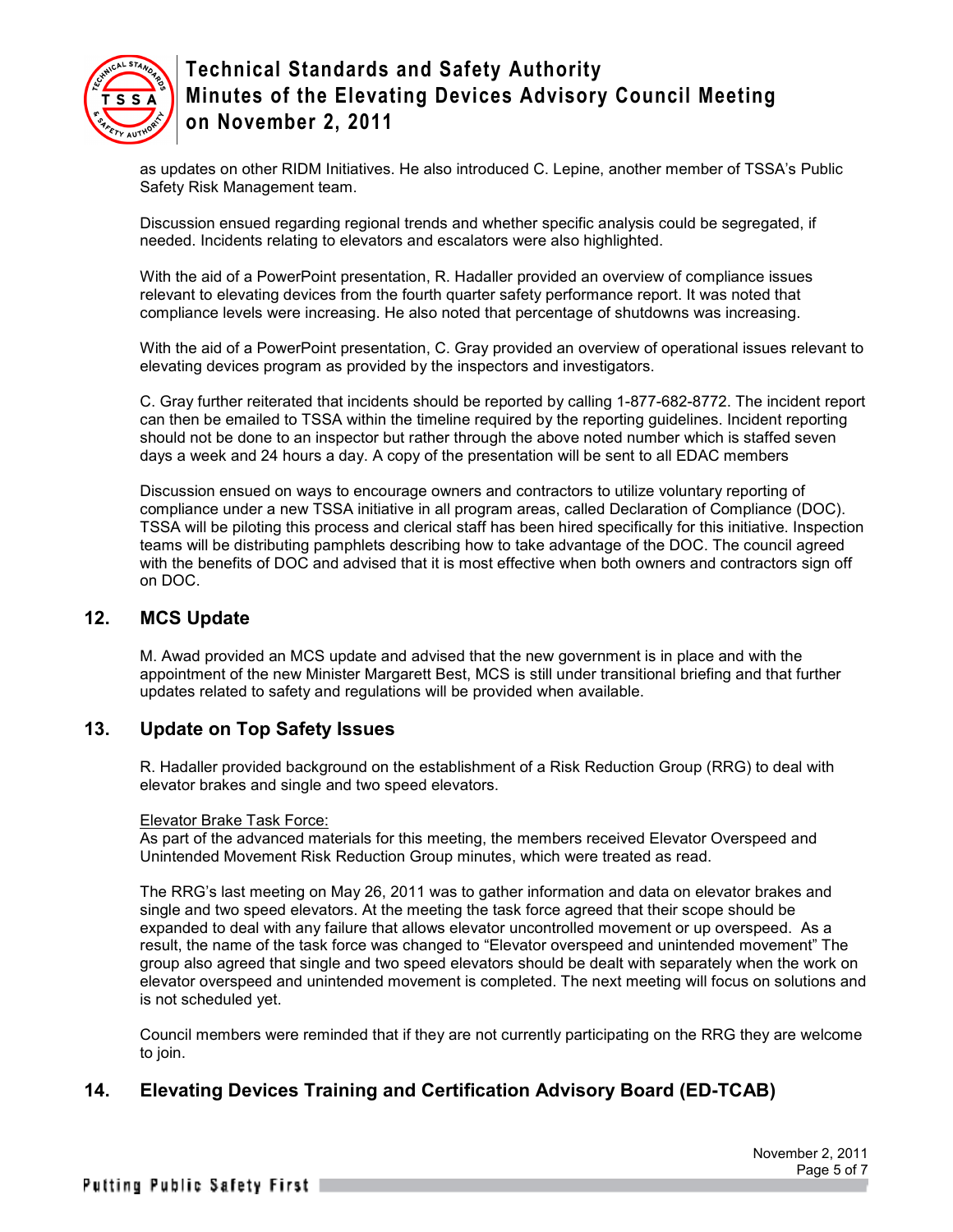

As part of the advanced materials for this meeting, members received ED-TCAB minutes from the September 29, 2011 meeting, which were treated as read.

J. Sorman provided an update on the expanded scope of the EDM-E - VC certification category, which was created at industry's request. The TCAB defined the expanded scope, classification examination and the curriculum.

J. Sorman also provided an update on the new EDM-H (Elevating Device Mechanic - Helper) classification. The EDM-H will enable trainees (EDM-Ts) in the elevating devices industry to seek formalized in-class training; if they do not do so within the applicable time period, they may apply for the EDM-H Ontario certificate of qualification. It was noted that an EDM-H mechanic will require direct supervision. Those affected would be advised on certificate renewal, that for the following renewal in two years, they must either apply for the appropriate EDM – X certificate or apply for an EDM-H

He also noted the TCAB subcommittee has been working on these new classifications, along with a limited scope EDM-B to address hydraulic powered construction hoists.

The next ED-TCAB meeting is scheduled for November 23, 2011.

## **15. Field Advisory Committee (FAC) Update**

J. Egan sent his regrets; however, the update from the last FAC meeting was covered in the discussion on CAD 250/11, the adoption of the 2010 elevator safety code in item 10 above.

### **16. Input on Industry Trends**

M. Beard introduced J. Harrison, a member of the Operations team, to take detailed notes for this item. He asked council to share any trends they are aware of impacting industry, safety equipment, technology and any other pertinent areas in order to assist TSSA as input into its strategic planning process.

Council mentioned the challenge of comparing trends in the presence of competitors at the meeting; however, they shared the following trends and challenges for the industry:

- Elevator installation activity not yet reflecting the slowdown with today's economy
- Competitive nature of elevator maintenance
- The upcoming new code requirements for elevator maintenance
- Certifications
- Cost related issues including technology innovations to help reduce costs
- Being wary of technology advancement in elevators
- Achieving improved safety by alternate means such as remote monitoring which would reduce the requirement of elevator mechanics attending sites
- Aging devices
- More alteration submissions due to impact of DRs on single bottom cylinder, top of car guardrails and machine guarding

M. Beard thanked the group for their input.

#### **17. In Camera**

Council members met in camera without management and guests.

Members agreed that a more detailed review of the Council Survey report comments is required in order to identify the top 2-3 priorities that TSSA should focus on in 2012. Concern was expressed about the 3.7